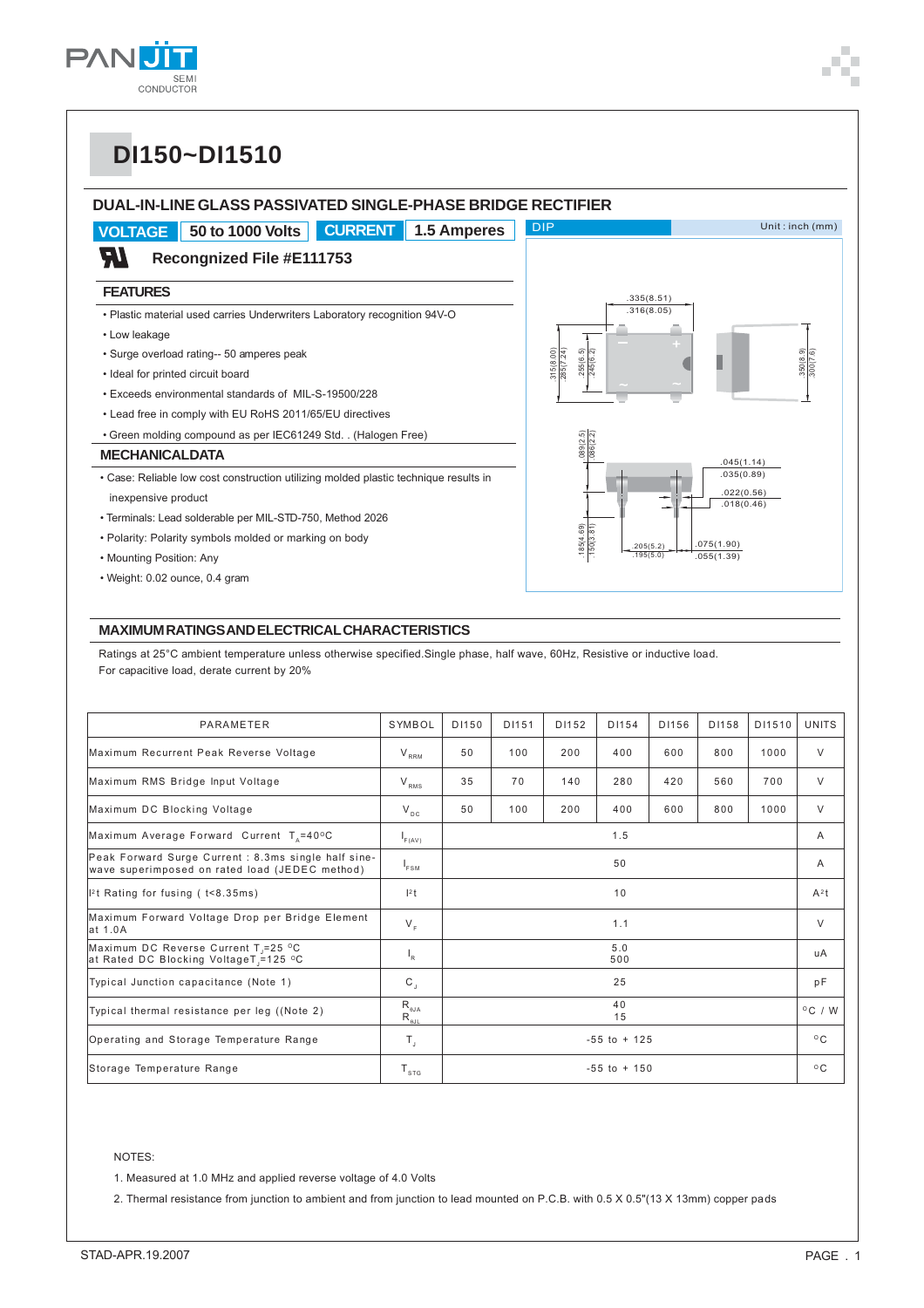

## **DI150~DI1510**

#### **RATING AND CHARACTERISTIC CURVES**

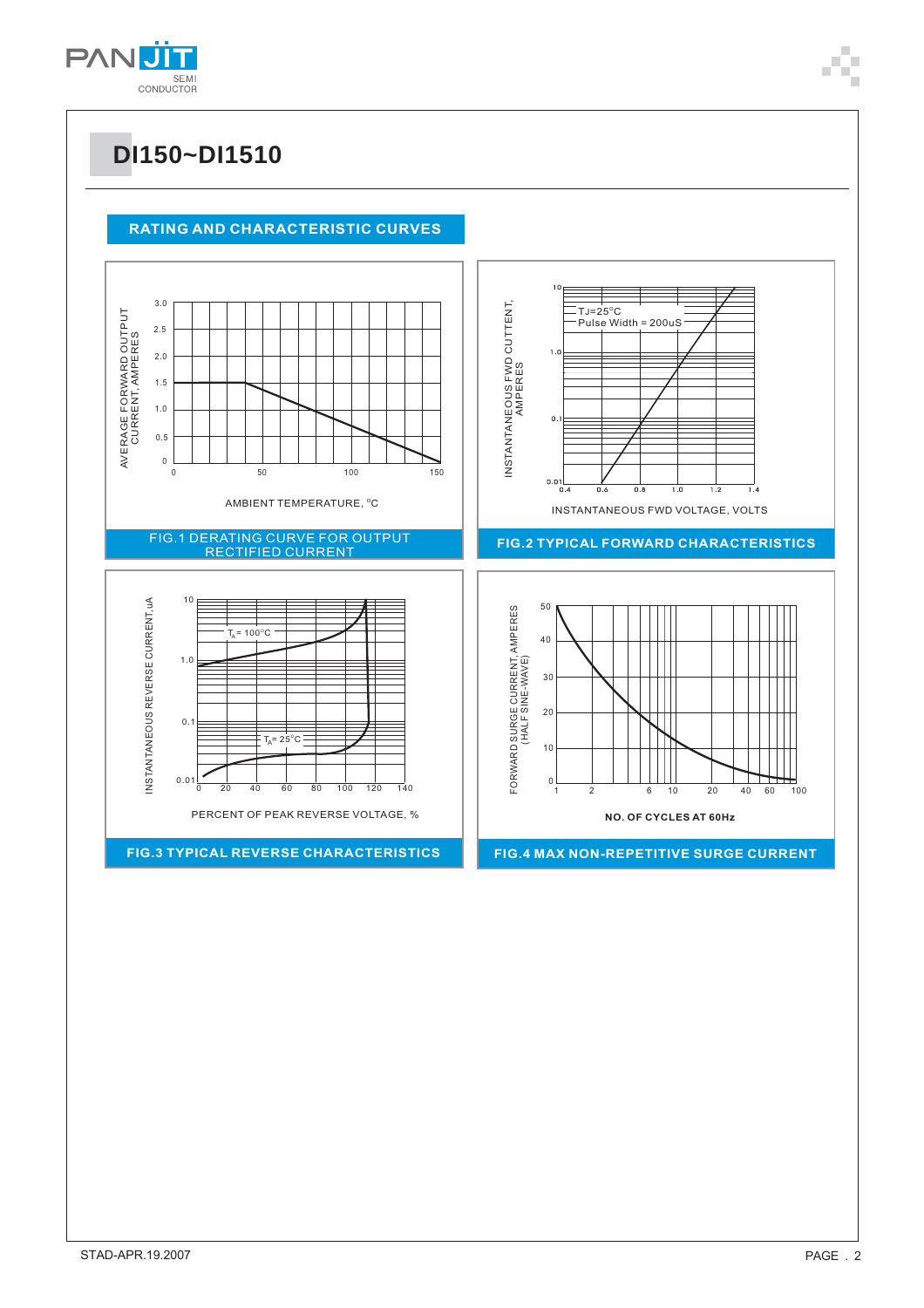

# **DI150~DI1510**

**Part No\_packing code\_Version** DI150\_T0\_00001

### **For example :**

#### **RB500V-40\_R2\_00001**



| <b>Packing Code XX</b>                         |                      |                                            |          | <b>Version Code XXXXX</b>                            |          |                                       |  |  |
|------------------------------------------------|----------------------|--------------------------------------------|----------|------------------------------------------------------|----------|---------------------------------------|--|--|
| <b>Packing type</b>                            | 1 <sup>st</sup> Code | <b>Packing size code</b>                   |          | 2 <sup>nd</sup> Code HF or RoHS 1 <sup>st</sup> Code |          | 2 <sup>nd</sup> ~5 <sup>th</sup> Code |  |  |
| <b>Tape and Ammunition Box</b><br>(T/B)        | A                    | N/A                                        | $\bf{0}$ | <b>HF</b>                                            | $\bf{0}$ | serial number                         |  |  |
| <b>Tape and Reel</b><br>(T/R)                  | R                    | 7"                                         |          | <b>RoHS</b>                                          | 1        | serial number                         |  |  |
| <b>Bulk Packing</b><br>(B/P)                   | в                    | 13"                                        | 2        |                                                      |          |                                       |  |  |
| <b>Tube Packing</b><br>(T/P)                   |                      | 26mm                                       | X        |                                                      |          |                                       |  |  |
| <b>Tape and Reel (Right Oriented)</b><br>(TRR) | S                    | 52mm                                       | γ        |                                                      |          |                                       |  |  |
| <b>Tape and Reel (Left Oriented)</b><br>(TRL)  |                      | <b>PANASERT T/B CATHODE UP</b><br>(PBCU)   | U        |                                                      |          |                                       |  |  |
| <b>FORMING</b>                                 | F                    | <b>PANASERT T/B CATHODE DOWN</b><br>(PBCD) | D        |                                                      |          |                                       |  |  |